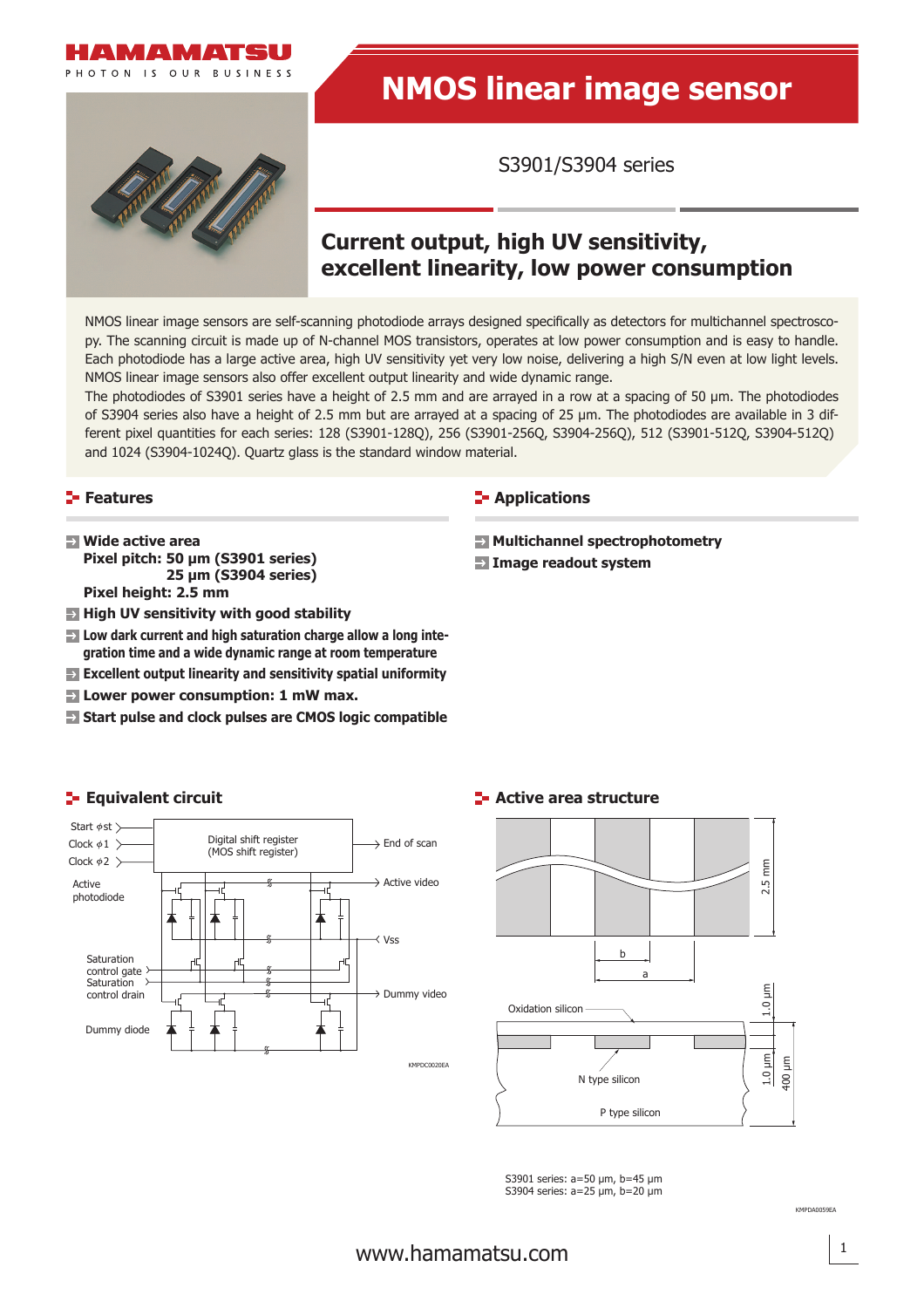## **Absolute maximum ratings**

| Parameter                                    | Symbol | Value          | Unit    |
|----------------------------------------------|--------|----------------|---------|
| Input pulse $(\phi1, \phi2, \phist)$ voltage | Vф     |                |         |
| Power consumption*1                          |        |                | mW      |
| Operating temperature*2                      | Topr   | $-40$ to $+65$ | $\circ$ |
| Storage temperature                          | Tstg   | $-40$ to $+85$ | $\circ$ |

\*1: Vɸ=5.0 V

\*2: No dew condensation

# **Shape specifications**

| Parameter                     | S3901-1280    | S3901-256Q | S3901-512Q | S3904-256Q | S3904-512Q | S3904-1024Q              | Unit |
|-------------------------------|---------------|------------|------------|------------|------------|--------------------------|------|
| Number of pixels              | 128           | 256        | 512        | 256        | 512        | 1024                     |      |
| Package length                | 31.75         |            | 40.6       | 31.75      |            | 40.6                     | mm   |
| Number of pins                |               |            |            |            |            |                          |      |
| Window material* <sup>3</sup> | <b>Duartz</b> |            |            |            |            | $\overline{\phantom{0}}$ |      |
| Weight                        |               |            |            | 3.0        |            | 3.5                      |      |

\*3: Fiber optic plate is available (excluding the S3901-128Q, S3904-256Q).

# **Specifications (Ta=25 °C)**

| Parameter                                           | Symbol      | S3901 series             |                          |                          | S3904 series             |                          |                          | Unit                       |
|-----------------------------------------------------|-------------|--------------------------|--------------------------|--------------------------|--------------------------|--------------------------|--------------------------|----------------------------|
|                                                     |             | Min.                     | Typ.                     | Max.                     | Min.                     | Typ.                     | Max.                     |                            |
| Pixel pitch                                         |             |                          | 50                       |                          |                          | 25                       |                          | µm                         |
| Pixel height                                        |             | $\overline{\phantom{0}}$ | 2.5                      |                          |                          | 2.5                      | $\overline{\phantom{0}}$ | mm                         |
| Spectral response range<br>$(10\% \text{ of peak})$ |             | 200 to 1000              |                          | 200 to 1000              |                          |                          | nm                       |                            |
| Peak sensitivity wavelength                         | λp          | $\overline{\phantom{0}}$ | 600                      |                          |                          | 600                      | $\overline{\phantom{0}}$ | nm                         |
| Photodiode dark current*4                           | ID          | -                        | 0.2                      | 0.6                      |                          | 0.1                      | 0.3                      | pA                         |
| Photodiode capacitance*4                            | Cph         |                          | 20                       |                          |                          | 10                       | $\overline{\phantom{0}}$ | pF                         |
| Saturation exposure*4 *5                            | Esat        |                          | 180                      |                          |                          | 180                      |                          | $m$ <sub>x</sub> $\cdot$ s |
| Saturation output charge*4                          | Osat        | $\overline{\phantom{0}}$ | 50                       | $\overline{\phantom{0}}$ |                          | 25                       | $\overline{\phantom{0}}$ | рC                         |
| Photo response non-uniformity*6                     | <b>PRNU</b> | -                        | $\overline{\phantom{a}}$ | ±3                       | $\overline{\phantom{0}}$ | $\overline{\phantom{a}}$ | $\pm$ 3                  | $\%$                       |

\*4: Vb=2.0 V, Vɸ=5.0 V

\*5: 2856 K, tungsten lamp

\*6: 50% of saturation, excluding the start pixel and last pixel

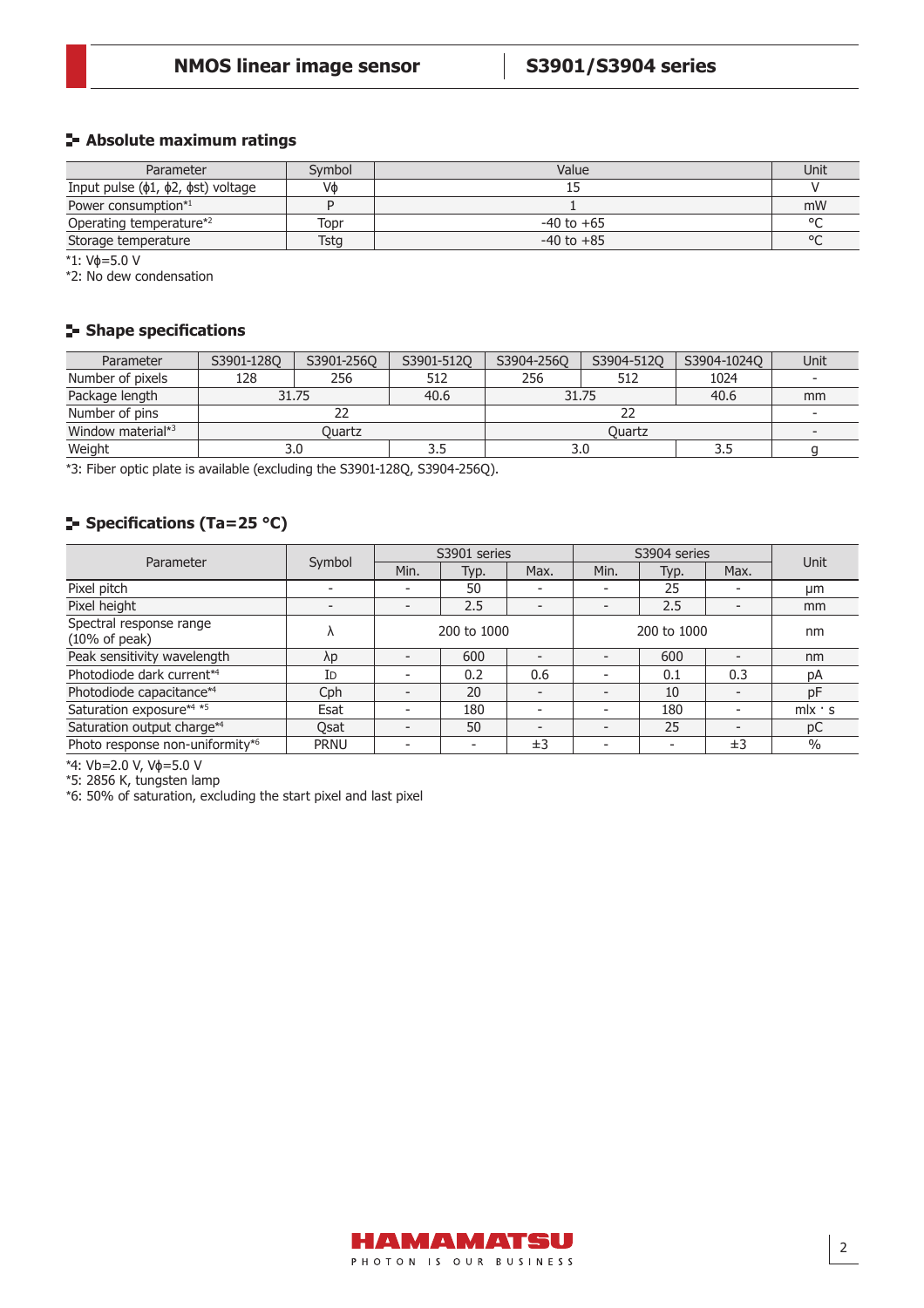# **E** Electrical characteristics (Ta=25 °C)

| Parameter                                                      |      |                                             | Condition                     | S3901 series             |                          |                          | S3904 series             |                          |                          | Unit   |
|----------------------------------------------------------------|------|---------------------------------------------|-------------------------------|--------------------------|--------------------------|--------------------------|--------------------------|--------------------------|--------------------------|--------|
|                                                                |      | Symbol                                      |                               | Min.                     | Typ.                     | Max.                     | Min.                     | Typ.                     | Max.                     |        |
| Clock pulse $(\phi1, \phi2)$                                   | High | Vφ1, Vφ2 (H)                                |                               | 4.5                      | 5                        | 10                       | 4.5                      | 5                        | 10                       | V      |
| voltage                                                        | Low  | Vφ1, Vφ2 (L)                                |                               | 0                        |                          | 0.4                      | 0                        |                          | 0.4                      | V      |
|                                                                | High | V $\phi$ st (H)                             |                               | 4.5                      | V¢1                      | 10                       | 4.5                      | V¢1                      | 10                       | V      |
| Start pulse ( $\phi$ st) voltage                               | Low  | V $\phi$ st (L)                             |                               | 0                        |                          | 0.4                      | 0                        |                          | 0.4                      | V      |
| Video bias voltage*7                                           |      | Vb                                          |                               | 1.5                      | $V\phi - 3.0$            | $V_{\Phi}$ - 2.5         | 1.5                      | $V\phi - 3.0$            | $V_{\Phi}$ - 2.5         | V      |
| Saturation control gate voltage                                |      | <b>Vscg</b>                                 |                               | $\overline{\phantom{a}}$ | $\Omega$                 |                          | $\overline{\phantom{a}}$ | $\Omega$                 |                          | $\vee$ |
| Saturation control drain voltage                               |      | <b>Vscd</b>                                 |                               | $\overline{\phantom{a}}$ | Vb                       | $\overline{\phantom{0}}$ | $\overline{\phantom{a}}$ | Vb                       | $\overline{\phantom{0}}$ | V      |
| Clock pulse ( $\phi$ 1, $\phi$ 2) rise / fall time*8           |      | $tr01$ , $tr02$<br>tf $\phi$ 1, tf $\phi$ 2 |                               |                          | 20                       |                          |                          | 20                       | $\overline{\phantom{0}}$ | ns     |
| Clock pulse ( $\phi$ 1, $\phi$ 2) pulse width                  |      | tpwφ1, tpwφ2                                |                               | 200                      | $\overline{\phantom{a}}$ | ÷.                       | 200                      | $\overline{a}$           | $\overline{\phantom{0}}$ | ns     |
| Start pulse ( $\phi$ st) rise / fall time                      |      | trøst, tføst                                |                               | $\overline{a}$           | 20                       | $\overline{\phantom{a}}$ | $\overline{\phantom{a}}$ | 20                       | $\overline{\phantom{a}}$ | ns     |
| Start pulse ( $\phi$ st) pulse width                           |      | tpw $\phi$ st                               |                               | 200                      | $\overline{\phantom{a}}$ | $\overline{\phantom{0}}$ | 200                      | $\overline{\phantom{a}}$ |                          | ns     |
| Start pulse ( $\phi$ st) and clock pulse<br>$(\phi$ 2) overlap |      | tφov                                        |                               | 200                      | $\overline{\phantom{a}}$ | $\qquad \qquad -$        | 200                      | $\overline{\phantom{a}}$ | $\qquad \qquad -$        | ns     |
| Clock pulse space*8                                            |      | X1, X2                                      |                               | $trf - 20$               | $\overline{\phantom{a}}$ |                          | $trf - 20$               | $\overline{\phantom{a}}$ |                          | ns     |
| Data rate*9                                                    |      | f                                           |                               | 0.1                      | $\overline{\phantom{0}}$ | 2000                     | 0.1                      | $\overline{a}$           | 2000                     | kHz    |
|                                                                |      |                                             |                               | $\overline{\phantom{0}}$ | 80 (-128 Q)              |                          | $\overline{\phantom{a}}$ | 100 (-256 Q)             |                          | ns     |
| Video delay time                                               |      | tvd                                         | 50% of saturation<br>$*9 *10$ | $\overline{\phantom{a}}$ | 120 (-256 Q)             | $\overline{\phantom{0}}$ | $\overline{\phantom{a}}$ | 150 (-512 Q)             | $\overline{\phantom{0}}$ | ns     |
|                                                                |      |                                             |                               | $\overline{\phantom{a}}$ | 160 (-512 Q)             | $\overline{\phantom{0}}$ | $\overline{\phantom{a}}$ | 200 (-1024 Q)            | $\overline{\phantom{0}}$ | ns     |
|                                                                |      |                                             |                               | $\overline{\phantom{a}}$ | 21 (-128 Q)              | $\overline{\phantom{0}}$ | $\overline{\phantom{a}}$ | $27$ (-256 Q)            | $\overline{\phantom{a}}$ | pF     |
| Clock pulse ( $\phi$ 1, $\phi$ 2)<br>line capacitance          |      | Сф                                          | 5 V bias                      | $\overline{\phantom{a}}$ | 36 (-256 Q)              |                          | $\overline{\phantom{a}}$ | 50 (-512 Q)              |                          | pF     |
|                                                                |      |                                             |                               | $\overline{\phantom{a}}$ | 67 (-512 Q)              | $\overline{\phantom{0}}$ | $\overline{\phantom{a}}$ | 100 (-1024 Q)            | $\overline{\phantom{a}}$ | pF     |
|                                                                |      |                                             | 5 V bias                      | $\overline{\phantom{0}}$ | 12 (-128 Q)              | $\overline{\phantom{0}}$ | $\overline{\phantom{a}}$ | 14 (-256 Q)              | $\overline{\phantom{0}}$ | pF     |
| Saturation control gate (Vscg)<br>line capacitance             |      | Cscg                                        |                               | $\overline{\phantom{a}}$ | 20 (-256 Q)              | $\overline{\phantom{0}}$ | $\overline{\phantom{a}}$ | 24 (-512 Q)              | $\overline{\phantom{0}}$ | pF     |
|                                                                |      |                                             |                               | $\overline{\phantom{a}}$ | 35 (-512 Q)              | $\overline{\phantom{0}}$ | $\overline{\phantom{a}}$ | 45 (-1024 Q)             | $\overline{\phantom{0}}$ | pF     |
|                                                                |      |                                             |                               | $\sim$                   | $7(-128Q)$               | $\overline{\phantom{0}}$ | $\overline{\phantom{a}}$ | $10$ (-256 Q)            | $\overline{\phantom{0}}$ | pF     |
| Video line capacitance                                         |      | <b>Cv</b>                                   | 2 V bias                      | $\overline{a}$           | 11 (-256 Q)              | $\overline{\phantom{0}}$ | $\overline{\phantom{a}}$ | 16 (-512 Q)              | $\overline{\phantom{0}}$ | pF     |
|                                                                |      |                                             |                               | $\overline{a}$           | 20 (-512 Q)              |                          | $\overline{\phantom{m}}$ | 30 (-1024 Q)             |                          | pF     |

\*7: Vφ is input pulse voltage (refer to P.6 "= Video bias voltage margin").

\*8: trf is the clock pulse rise or fall time. A clock pulse space of "rise time/fall time - 20 " ns or more should be input if the clock pulse rise or fall time is longer than 20 ns (refer to P.6 "= Timing chart for driver circuit").

\*9: Vb=2.0 V, Vɸ=5.0 V

\*10: Measured with C7883 driver circuit.

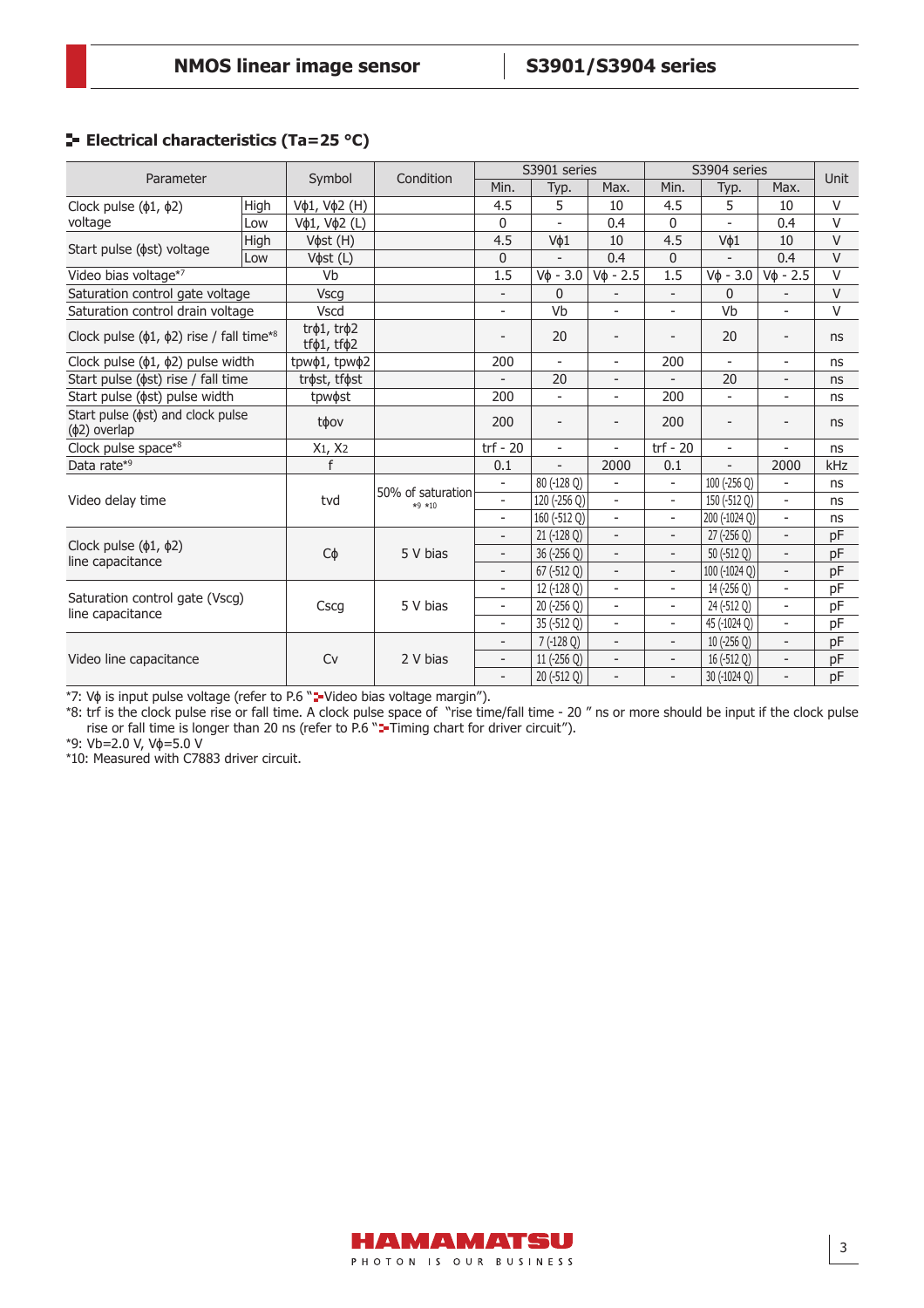### **P**- Dimensional outlines (unit: mm)



KMPDA0062ED

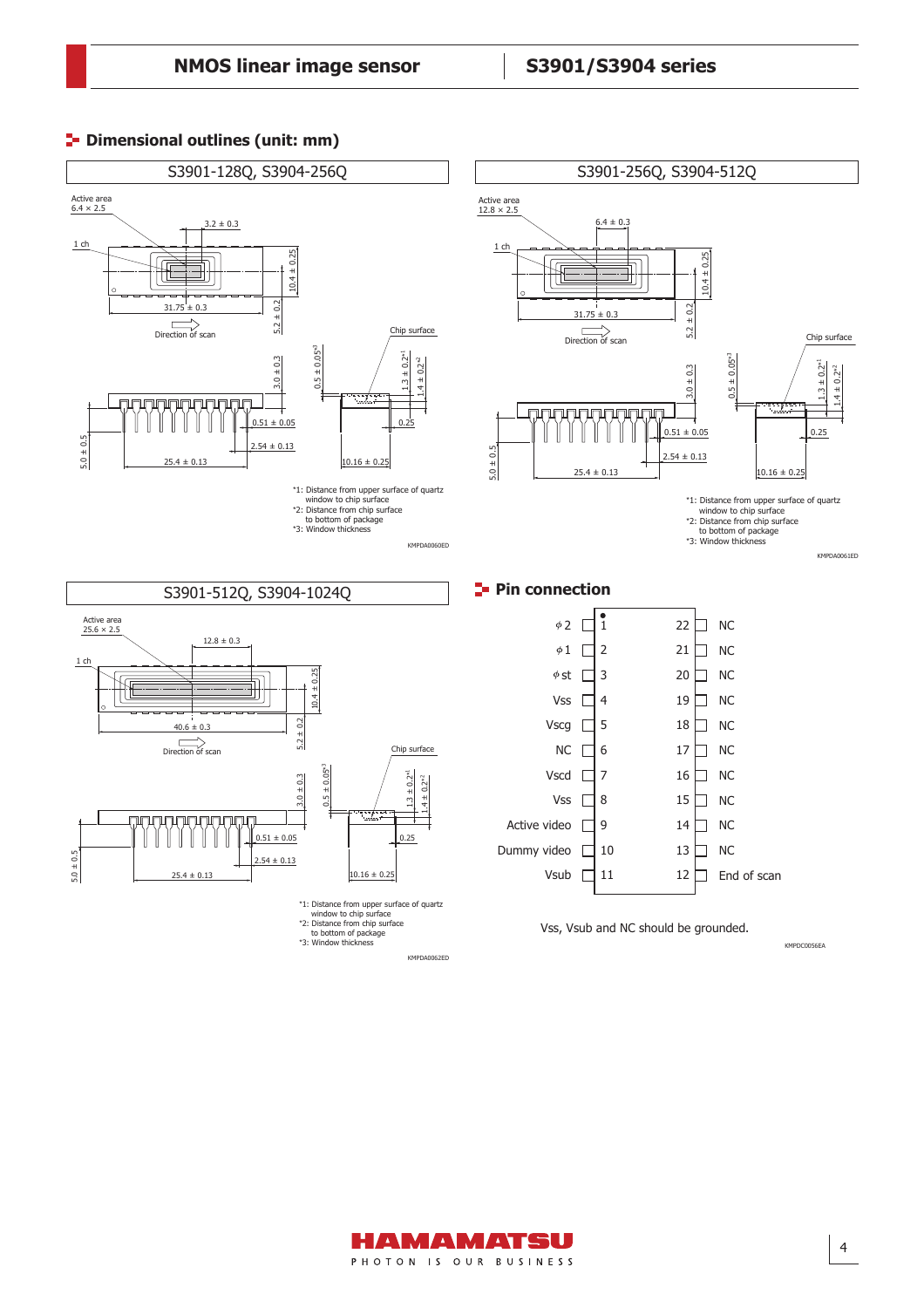| <b>Terminal</b>    | Input or output                   | Description                                                                                                                                                                                                                                                                                      |
|--------------------|-----------------------------------|--------------------------------------------------------------------------------------------------------------------------------------------------------------------------------------------------------------------------------------------------------------------------------------------------|
| $\phi$ 1, $\phi$ 2 | Input<br>(CMOS logic compatible)  | Pulses for operating the MOS shift register. The video data rate is equal<br>to the clock pulse frequency since the video output signal is obtained<br>synchronously with the rise of $\phi$ 2 pulse.                                                                                            |
| фst                | Input<br>(CMOS logic compatible)  | Pulse for starting the MOS shift register operation. The time interval<br>between start pulses is equal to the signal accumulation time.                                                                                                                                                         |
| <b>Vss</b>         |                                   | Connected to the anode of each photodiode. This should be grounded.                                                                                                                                                                                                                              |
| <b>Vscg</b>        | Input                             | Used for restricting blooming. This should be grounded.                                                                                                                                                                                                                                          |
| <b>Vscd</b>        | Input                             | Used for restricting blooming. This should be biased at a voltage equal<br>to the video bias voltage.                                                                                                                                                                                            |
| Active video       | Output                            | Video output signal. Connects to photodiode cathodes when the<br>address is on. A positive voltage should be applied to the video line in<br>order to use photodiodes with a reverse voltage. When the amplitude<br>of $\phi$ 1 and $\phi$ 2 is 5 V, a video bias voltage of 2 V is recommended. |
| Dummy video        | Output                            | This has the same structure as the active video, but is not connected<br>to photodiodes, so only spike noise is output. This should be biased at<br>a voltage equal to the active video or left as an open-circuit when not<br>needed.                                                           |
| Vsub               |                                   | Connected to the silicon substrate. This should be grounded.                                                                                                                                                                                                                                     |
| End of scan        | Output<br>(CMOS logic compatible) | This should be pulled up at 5 V by using a 10 k $\Omega$ resistor. This is a<br>negative going pulse that appears synchronously with the $\phi$ 2 timing<br>right after the last photodiode is addressed.                                                                                        |
| <b>NC</b>          |                                   | Should be grounded.                                                                                                                                                                                                                                                                              |



# **Spectral response (typical example) Subset 1** and the set of the seposure  $\mathbf{S}$  and the set of  $\mathbf{S}$  and  $\mathbf{S}$  and  $\mathbf{S}$  and  $\mathbf{S}$  and  $\mathbf{S}$  and  $\mathbf{S}$  and  $\mathbf{S}$  and  $\mathbf{S}$  and  $\mathbf{S}$  and  $\mathbf$



KMPDB0149EA KMPDB0042EB

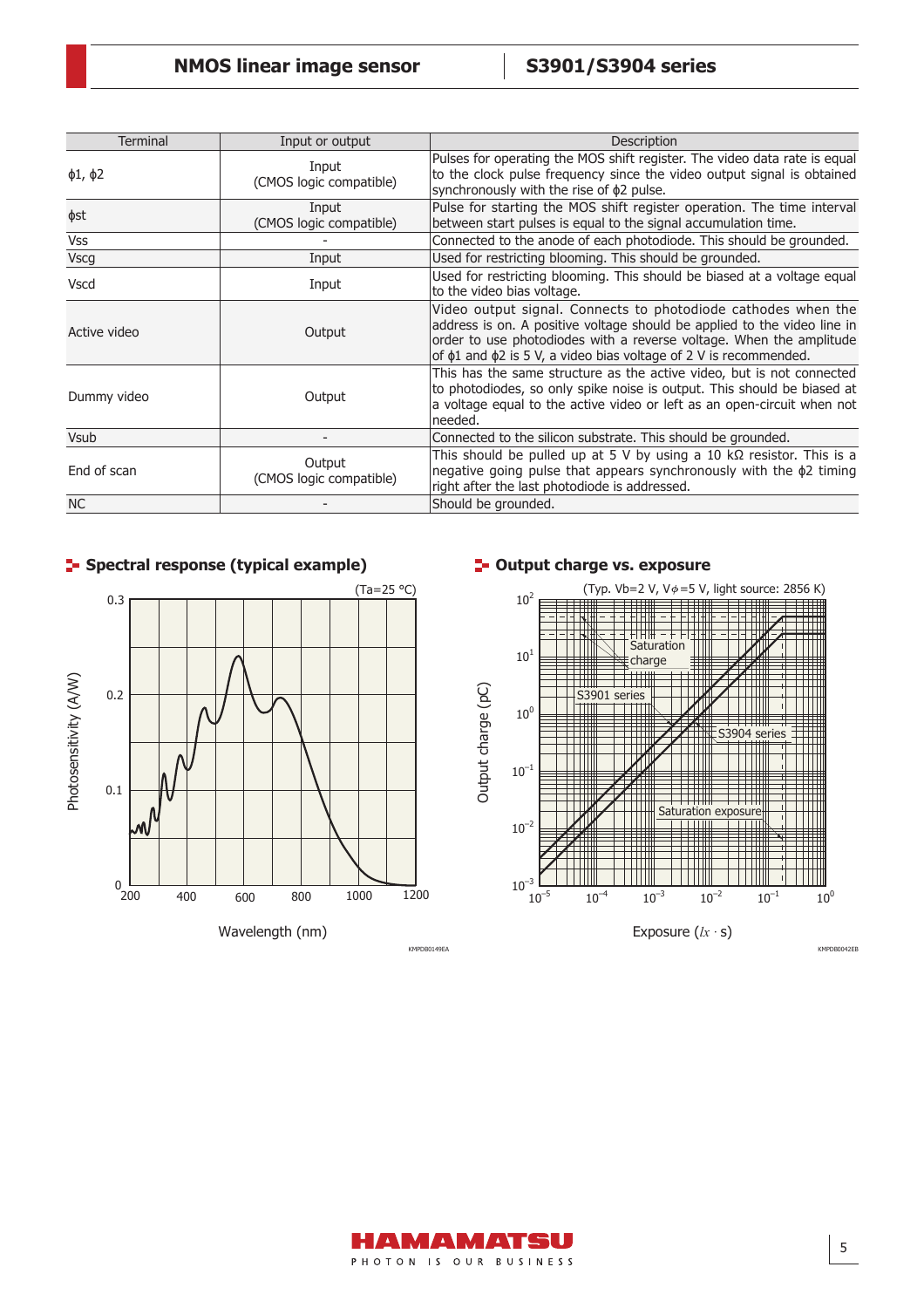Construction of image sensor

The NMOS image sensor consists of a scanning circuit made up of MOS transistors, a photodiode array, and a switching transistor array that addresses each photodiode, all integrated onto a monolithic silicon chip. ""Equivalent circuit" (see P.1) shows the circuit of a NMOS linear image sensor.

The MOS scanning circuit operates at low power consumption and generates a scanning pulse train by using a start pulse and 2-phase clock pulses in order to turn on each address sequentially. Each address switch is comprised of an NMOS transistor using the photodiode as the source, the video line as the drain and the scanning pulse input section as the gate.

The photodiode array operates in charge integration mode so that the output is proportional to the amount of light exposure (light intensity  $\times$  integration time).

Each cell consists of an active photodiode and a dummy photodiode, which are respectively connected to the active video line and the dummy video line via a switching transistor. Each of the active photodiodes is also connected to the saturation control drain via the saturation control transistor, so that the photodiode blooming can be suppressed by grounding the saturation control gate. Applying a pulse signal to the saturation control gate triggers all reset. (See P.8 " Auxiliary functions".)

" Active area structure" (see P.1) shows the schematic diagram of the photodiode active area. This active area has a PN junction consisting of an N-type diffusion layer formed on a P-type silicon substrate. A signal charge generated by light input accumulates as a capacitive charge in this PN junction. The N-type diffusion layer provides high UV sensitivity but low dark current.

### Driver circuit

S3901/S3904 series do not require any DC voltage supply for operation. However, the Vss, Vsub and all NC terminals must be grounded. A start pulse  $\phi$ st and 2-phase clock pulses  $\phi$ 1,  $\phi$ 2 are needed to drive the shift register. These start and clock pulses are positive going pulses and CMOS logic compatible.

The 2-phase clock pulses ɸ1, ɸ2 can be either completely separated or complementary. However, both pulses must not be "High" at the same time.

A clock pulse space (X1 and X2 in "=Timing chart for driver circuit") of a "rise time/fall time - 20" ns or more should be input if the rise and fall times of ɸ1, ɸ2 are longer than 20 ns. The ɸ1 and ɸ2 clock pulses must be held at "High" at least 200 ns. Since the photodiode signal is obtained at the rise of each ɸ2 pulse, the clock pulse frequency will equal the video data rate.

The amplitude of start pulse ɸst is the same as the ɸ1 and ɸ2 pulses. The shift register starts the scanning at the "High" level of ɸst, so the start pulse interval determines the length of signal accumulation time. The ɸst pulse must be held "High" at least 200 ns and overlap with ɸ2 at least for 200 ns. To operate the shift register correctly, ɸ2 must change from the "High" level to the "Low" level only once during "High" level of  $\phi$ st. The timing chart for each pulse is shown in " -Timing chart for driver circuit".

### $\blacksquare$  End of scan

The end of scan ( $\overline{EOS}$ ) signal appears in synchronization with the  $\phi$ 2 timing right after the last photodiode is addressed, and the  $\overline{EOS}$ terminal should be pulled up at 5 V using a 10 kΩ resistor.



Clock pulse amplitude (V)



KMPDB0043EA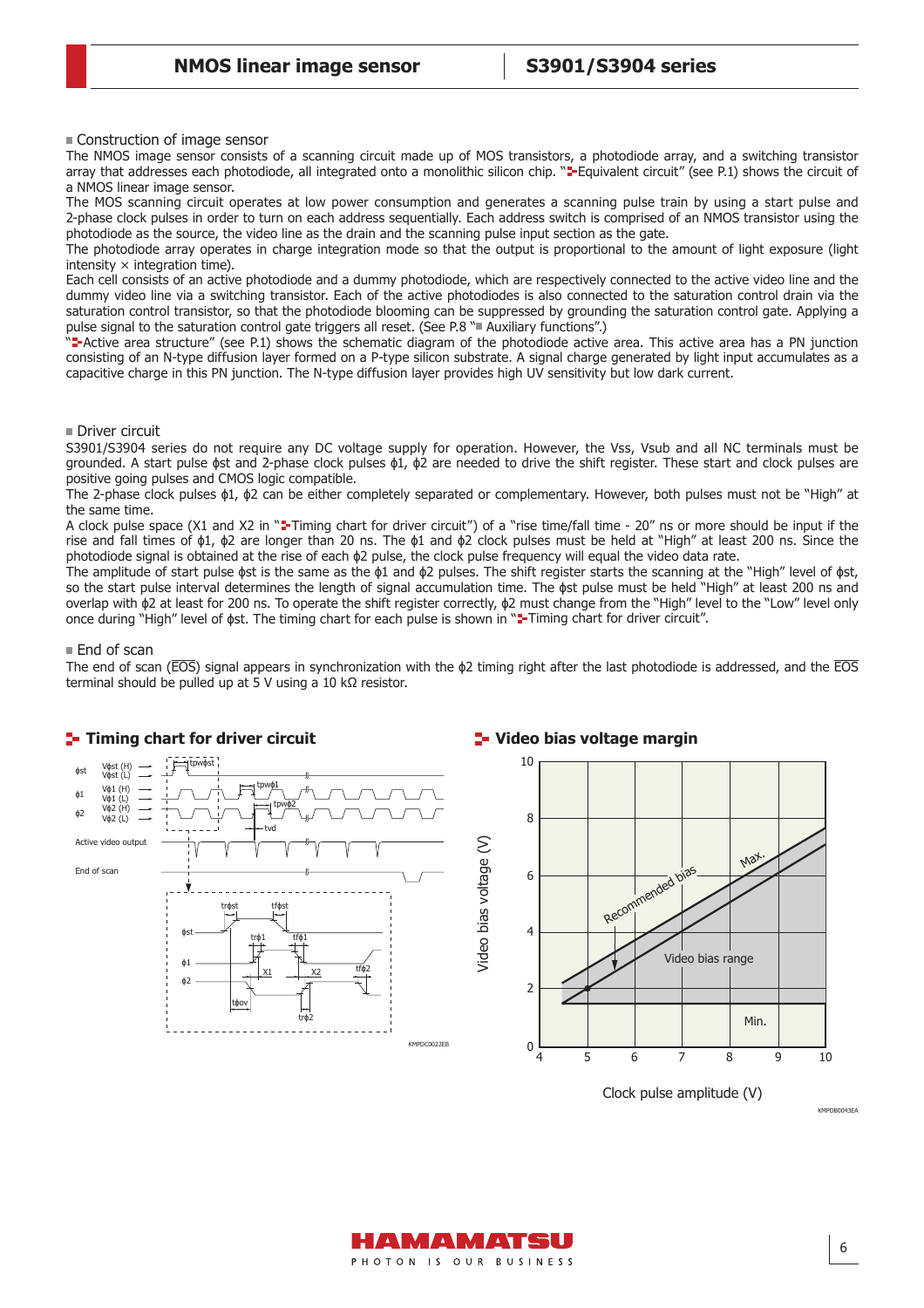### Signal readout circuit

There are two methods for reading out the signal from an NMOS linear image sensor. One is a current detection method using the load resistance and the other is a current integration method using a charge amplifier. In either readout method, a positive bias must be applied to the video line because photodiode anodes of NMOS linear image sensors are set at 0 V (Vss). "F Video bias voltage margin" (see P.6) shows a typical video bias voltage margin. As the clock pulse amplitude is higher, the video bias voltage can be set larger so the saturation charge can be increased. The rise and fall times of the video output waveform can be shortened if the video bias voltage is reduced while the clock pulse amplitude is still higher. When the amplitude of  $\phi$ 1,  $\phi$ 2 and  $\phi$ st is 5 V, setting the video bias voltage at 2 V is recommended.

To obtain good linearity, using the current integration method is advised. In this method, the integration capacitance is reset to the reference voltage level immediately before each photodiode is addressed and the signal charge is then stored as an integration capacitive charge when the address switch turns on. " Readout circuit example" and " Timing chart" show a typical current integration circuit and its pulse timing chart. To ensure stable output, the rise of a reset pulse must be delayed at least 50 ns from the fall of ɸ2.

Hamamatsu provides the following driver circuits and related products (sold separately).

| Product name   | Type no. | Content                           | Feature                                                            |
|----------------|----------|-----------------------------------|--------------------------------------------------------------------|
| Driver circuit | C7884    | Precision<br>driver circuit       | lLow noise<br>Good output linearity<br>Boxcar waveform output      |
|                | C7884-01 | High precision<br>Idriver circuit | Ultra-low noise<br>Good output linearity<br>Boxcar waveform output |



| Output voltage Vout is expressed by the following equation.  |
|--------------------------------------------------------------|
| Vout $[V] =$ Output charge $[C]$<br>$10 \times 10^{-12}$ [F] |

# **Timing chart**